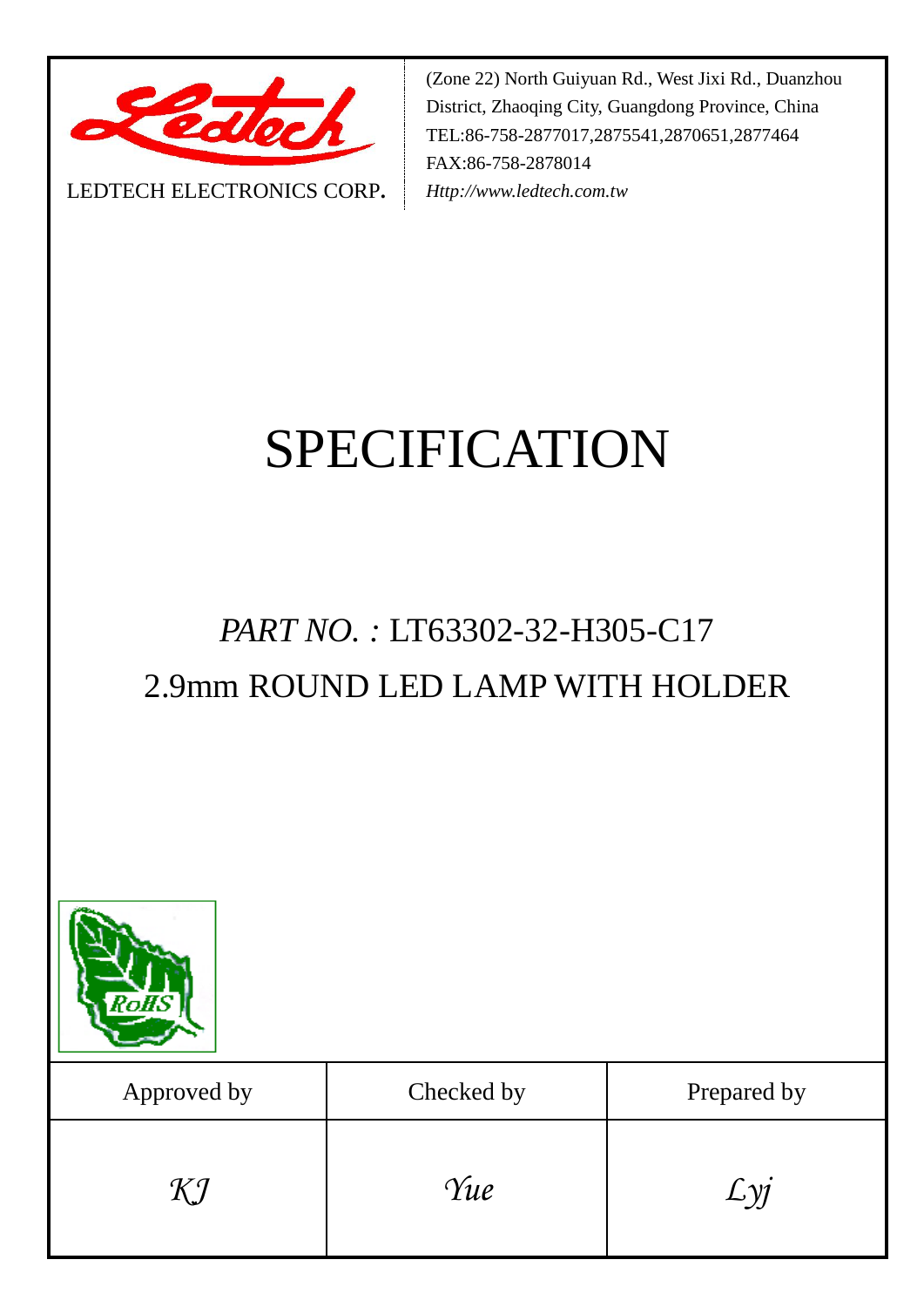

### **LT63302-32-H305-C17** 2.9mm ROUND LED

# LAMP WITH HOLDER

#### **Package Dimensions**



Notes:

1. All dimensions are in millimeters.

2. Tolerance is ±0.25mm unless otherwise noted.

3. The color of holder: Black.

4.The material of holder: N66.

#### **Description**

| Part No.            | LED Chip  |                       |                |  |
|---------------------|-----------|-----------------------|----------------|--|
|                     | Material  | <b>Emitting Color</b> | Description    |  |
| LT63302-32-H305-C17 | GaAsP/GaP | Yellow                | White Diffused |  |
|                     | GaP/GaP   | Green                 |                |  |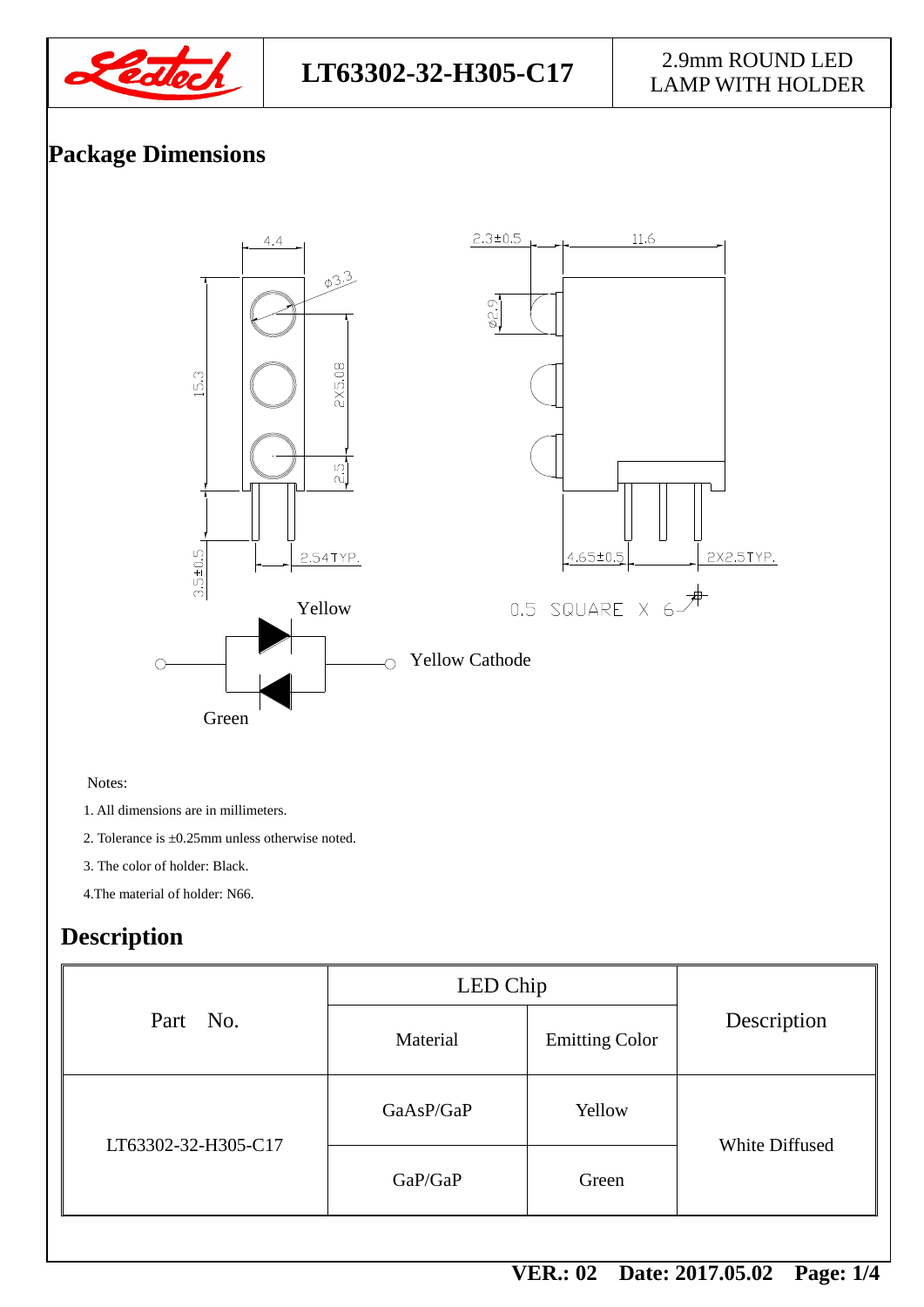

#### **Absolute Maximum Ratings at Ta=25** ℃

| Parameter                                                    | Symbol         |       | Rating          | Unit |  |
|--------------------------------------------------------------|----------------|-------|-----------------|------|--|
|                                                              | P <sub>D</sub> | Y     | 78              |      |  |
| Power Dissipation per Lamp                                   |                | G     | 78              | mW   |  |
| Reverse Voltage per Lamp                                     | <b>VR</b>      |       | 5               | V    |  |
| D.C. Forward Current per Lamp                                | If             |       | 30              | mA   |  |
| Peak Current (1/10 Duty Cycle, 0.1 ms Pulse Width.) per Lamp | If (Peak)      |       | 100             | mA   |  |
| <b>Operating Temperature Range</b>                           | Topr.          |       | $-25$ to $+85$  |      |  |
| <b>Storage Temperature Range</b>                             |                | Tstg. | $-40$ to $+100$ |      |  |

#### **Electrical and Optical Characteristics:**

| Parameter                                             | Symbol          | Condition   |   | Min. | Typ. | Max. | Unit    |
|-------------------------------------------------------|-----------------|-------------|---|------|------|------|---------|
| Luminous Intensity per Lamp                           | Iv              | If= $20mA$  | Y | 4.5  | 8.0  |      | mcd     |
|                                                       |                 |             | G | 4.5  | 8.0  |      |         |
| Forward Voltage per Lamp                              | Vf              | If= $20mA$  | Y |      | 2.1  | 2.6  | V       |
|                                                       |                 |             | G |      | 2.1  | 2.6  |         |
| Peak Wavelength per Lamp                              | $\lambda p$     | If= $20mA$  | Y |      | 585  |      | nm      |
|                                                       |                 |             | G |      | 567  |      |         |
| Dominant Wavelength per Lamp                          | $\lambda$ d     | $If = 20mA$ | Y |      | 590  |      | nm      |
|                                                       |                 |             | G |      | 572  |      |         |
| Reverse Current per Lamp                              | Ir              | $Vr=5V$     | Y |      |      | 100  | $\mu$ A |
|                                                       |                 |             | G |      |      | 100  |         |
| Viewing Angle per Lamp                                | $2 \theta$ 1/2  | If= $20mA$  | Y |      | 70   |      | deg     |
|                                                       |                 |             | G |      | 70   |      |         |
| Spectrum Line Halfwidth per Lamp                      | $\Delta\lambda$ | If= $20mA$  | Y |      | 35   |      | nm      |
|                                                       |                 |             | G |      | 30   |      |         |
| NOTE: THE DATAS COME FROM THE SPEC. OF LT6302-32-A64. |                 |             |   |      |      |      |         |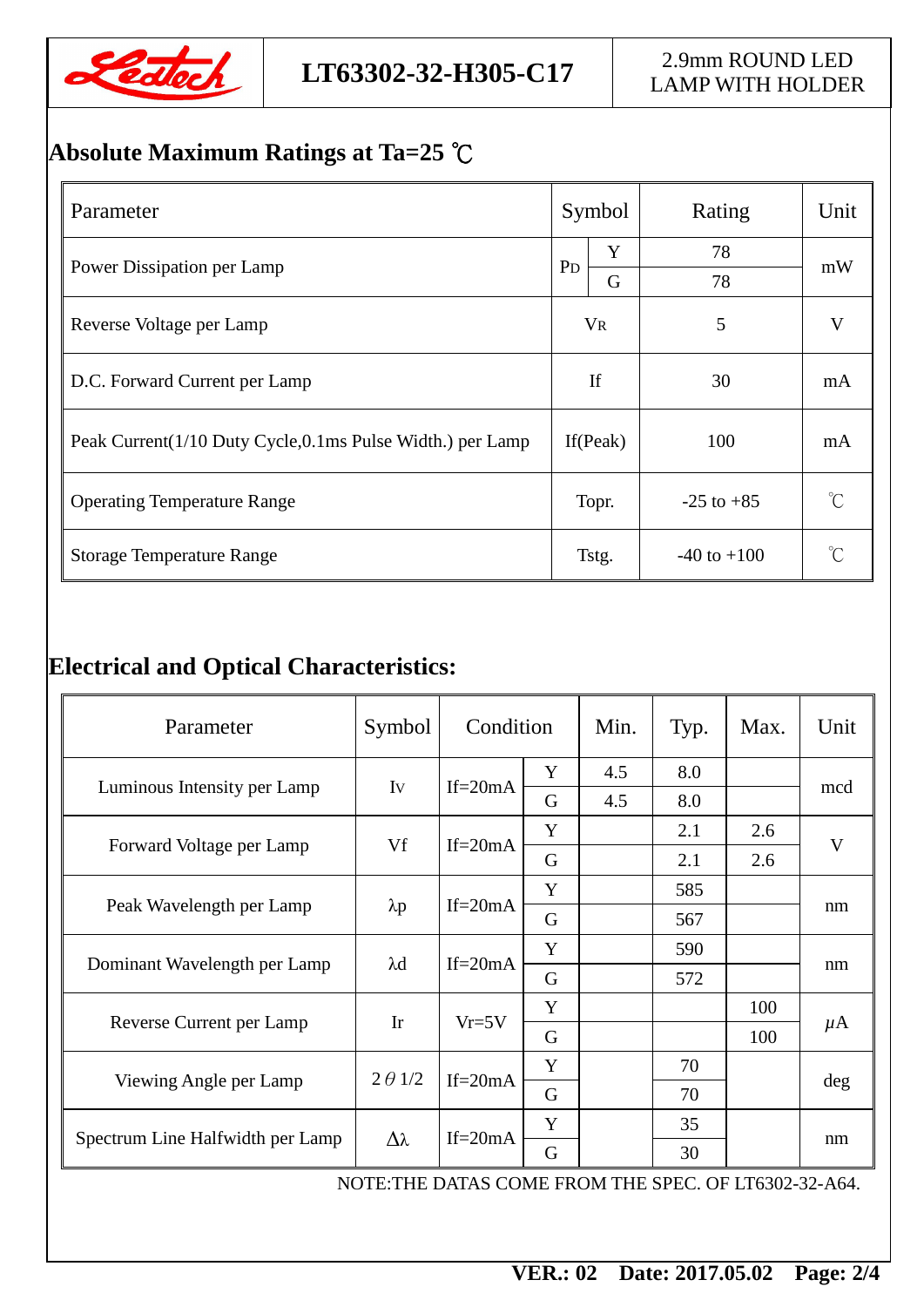

#### **LT63302-32-H305-C17** 2.9mm ROUND LED LAMP WITH HOLDER